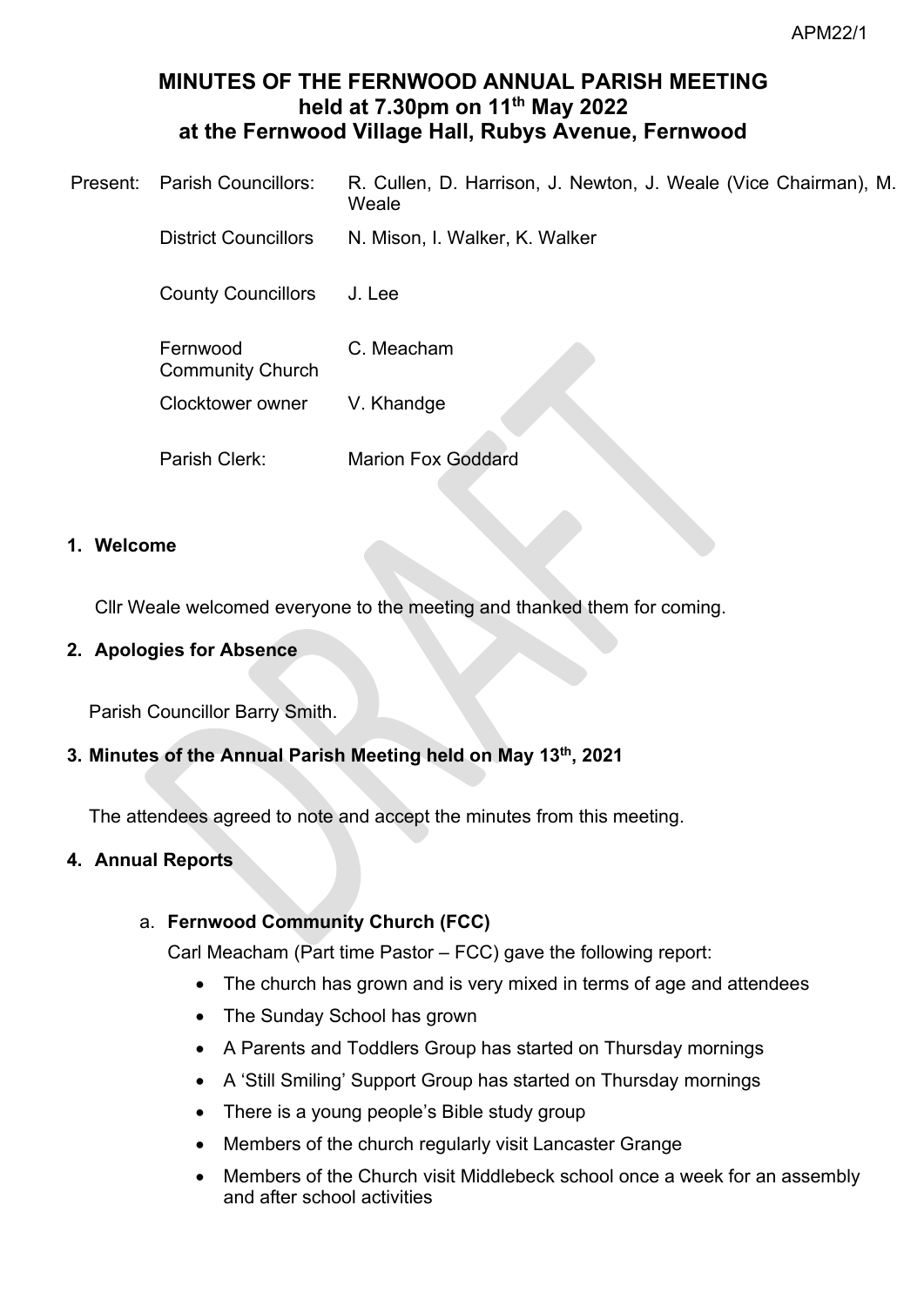- Over the last year the church has organised a litter pick, activity trails for families and a summer sports event.
- FCC aims to have a full-time pastor for September
- Carl who is the part-time pastor at the moment will be still active in the church but doing more overseas work
- Thanked Malcolm (Caretaker Fernwood Village Hall and Marion for all their support and work over the last year.

### b. **Fernwood Parish Council (FPC)**

Cllr M. Weale read a report on behalf of Fernwood Parish Council Chairman, Barry Smith. This is found in Appendix 1.

Cllr J. Weale thanked District Councillors Keith and Ivor Walker for all their work over many years for Fernwood and the local area, noting that this will be their last Annual Parish Meeting at Fernwood due to them both planning to step down next year.

### c. **Fernwood Residents Association (FRA)**

Cllr Harrison read a report on behalf of Fernwood Residents Association. This is found in Appendix 2.

Cllr Harrison called out for volunteers to join and take on any of the roles within FRA to be able to take the Association forward. If anyone interested, please contact FRA by emailing [info@myfernwood.org](mailto:info@myfernwood.org)

# d. **Newark and Sherwood District Council (N&SDC)**

Cllr Neill Mison (District Councillor representing Fernwood for 7 years, having previously served on FPC) gave the following report:

- Thanked fellow district councillors, Ivor and Keith Walker, for their many years of service to the community, having initially met them at Balderton Parish Hall when the Fernwood development was underway. They had all been behind getting the community of Fernwood together and Cllrs I and K Walker advised on the forming of the Parish Council.
- Outlined N&SDC's work over the last year
	- $\circ$  Involved with the setting up of the Fernwood Youth Club having contributed financially and with officers' time.
	- o Anti Social Behaviour Officers working with the police to tackle incidents of ASB in the area.
	- o The Council is further ahead with the funding of the Southern Relief Road. Tenders will shortly be sought for the delivery of this project with a view to starting work towards the end of 2022.
	- o The Council has been using the £25 million Towns Fund to work on various projects including the IASTI College which will be coming together over the next few years.
	- o Working to regenerate the town centre including development of the old M&S building and look at ways to bring people into the town centre.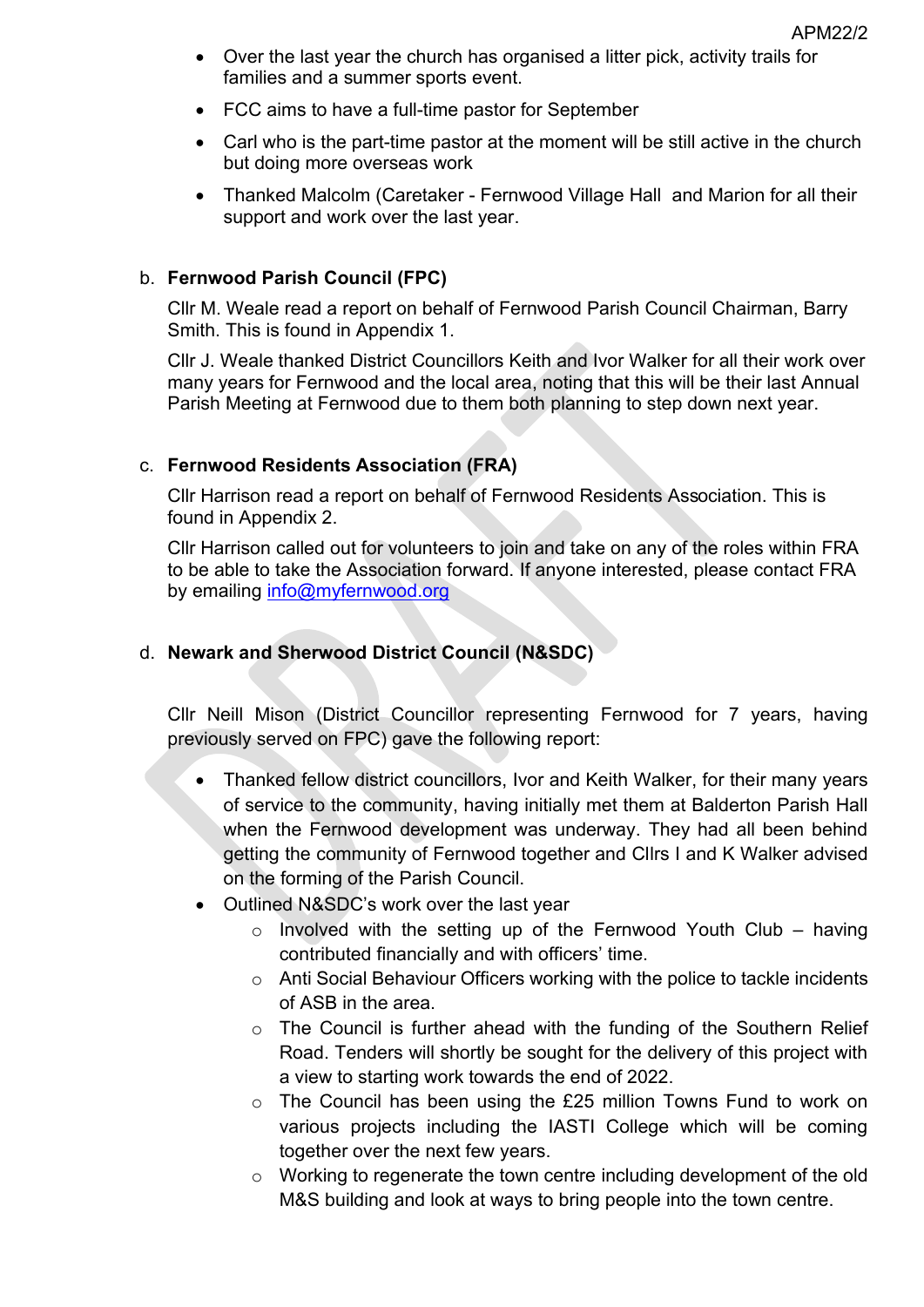o National Highways have announced their preferred option for the reworking of the A46.

Cllr Keith Walker thanked Cllrs Mison and Weale for their kind words and recalled 30 years ago looking at what to do with the Balderton Hospital site. He had suggested a freight railway station and hotel but Cllr Maureen Dobson and her husband had suggested a new village leading to where we are today; there have been lots and ups and downs and with hindsight we can see things may have been done differently. Thanked Fernwood Parish Councillors and the Parish Council for all their work.

Cllr Ivor Walker said he endorsed what Cllr K Walker had said. His wife was born here and his father in law was an estates manager (for Balderton Hospital) here so had been coming here since he was 18. Gave thanks to the Parish Councillors, having always been treated with courtesy and kindness by FPC.

### e. **Nottinghamshire County Council (NCC)**

Cllr Johno Lee gave the following report:

- This is his first Fernwood Annual Parish Meeting
- He has sent a speech by Councillor Jackson to the Parish Clerk for this meeting (see Appendix 3)
- People don't realise this is the third largest division of land mass in the County/District. When you are a County Councillor in a large area, different areas have different requirements.
- The County Council has a limited budget.
- Cllr Lee has asked for the refurbishment of the road between Coddington and Balderton to be pulled forward before the refurbishment of another road in his area.
- NCC are delivering services including Adult Care, Children's Care and Youth Services.
- NCC have received covid funds in from central government
- NCC have invested £778,000 in mental health services and changed the model
- A safer crossing point on near the Tawny Owl will be installed this year. He agrees with officer's plans but it will be reviewed if necessary.
- Cllr Lee has got speeding tubes down in Balderton and these will come to Fernwood so it can be investigated if there is evidence of speeding. '30mph for a reason' signs have been put up in Fernwood and temporary speed cameras on Goldstraw Lane.
- The Southern Relief Road should be finished in September 2024. In the long term this will be great but it will cause a headache during construction.
- Tomorrow night Cllr Lee should be appointed at the Vice Chair of the Governance and Ethics Committee at NCC.

### f. **Fernwood Amateur Dramatic Group (FADS)**

Cllr Mollie Weale gave the following report:

• FADS has ran for 12 years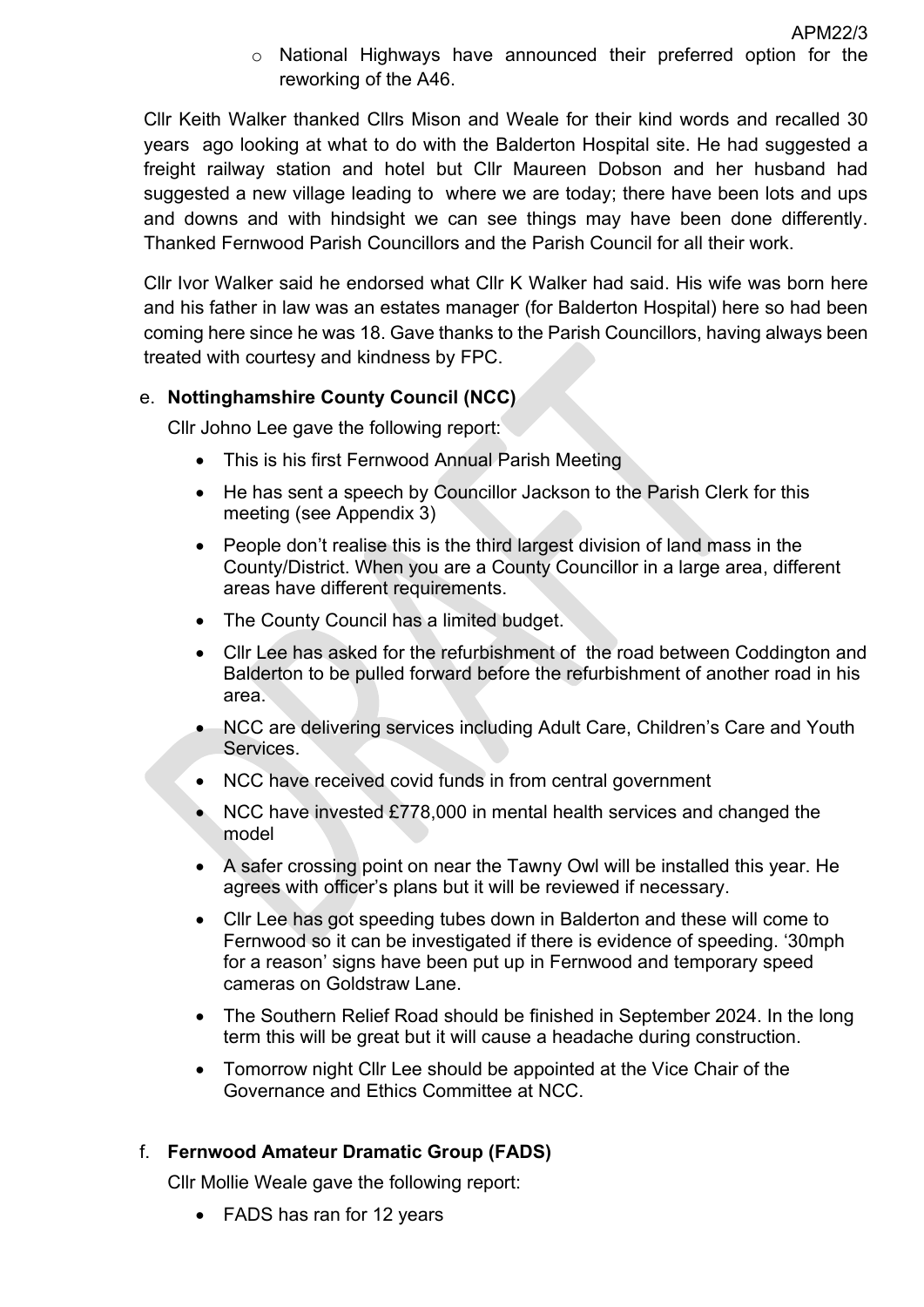- The group was affected by the pandemic but recently they have seen a lot of new members of all ages.
- They have just finished a murder mystery and plan to do a pantomime.
- New members will be welcomed.

### e. **Clock Tower**

Mr. Khandge gave the following report:

- He wants to bring the clock tower back to its iconic status.
- Bought the site in 2020.
- Plan to resubmit planning application that was previously approved by N&SDC (Lapsed so needs to be resubmitted)
- Will install a working clock.
- Would be happy to sponsor community events and would like to work with the community.

## **5. Open Forum for parishioners' comments and questions**

Cllr I. Walker – As the President of the Nottinghamshire Association for Local Councils, thanked all the Parish Councillors for their hard work. Cllr Walker gave a fabric badge for Balderton Hospital to the Clerk for safe keeping. Cllr Walker told the attendees about Ron Dean who used to be the Secretary to Balderton Hospital – he is now 100 years old but would be able to tell people about this history of the site.

The Clerk, thanked Cllr Walker for the badge, noting that the timing of this gift was ideal as the Parish Council are currently petitioning for a Coat of Arms so parts of this badge could possibly be incorporated.



Cllr J. Weale thanked everyone to coming to the meeting.

Meeting closed at 20:15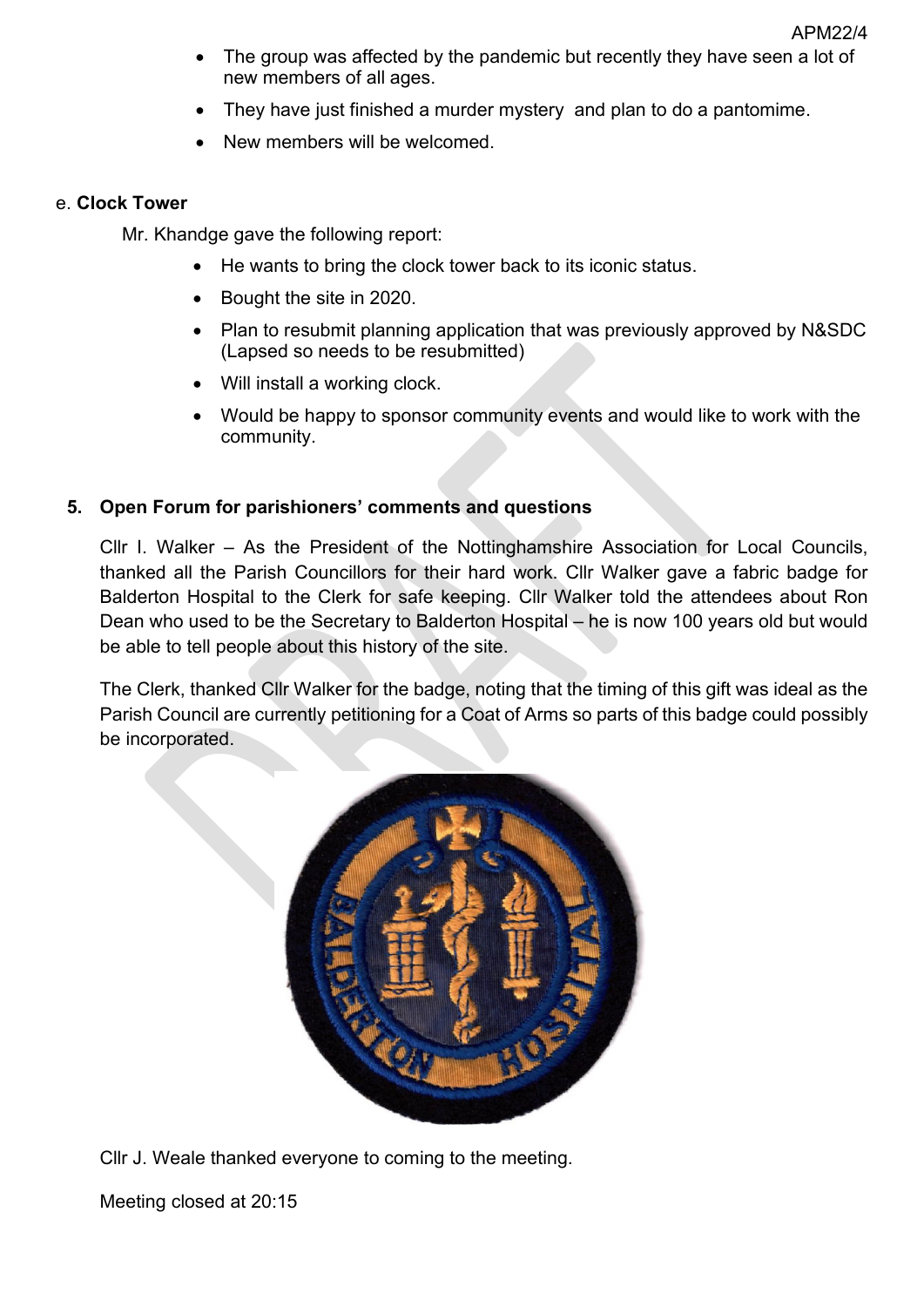## **Appendix 1: Fernwood Parish Council Chairman's Report to the Annual Parish Meeting**

This is my fifth Annual Parish Meeting as Chairman and I am pleased to report on the highlights of the activities of Fernwood Parish Council since our last Annual Parish Meeting.

I am privileged to have a hardworking, committed team of Parish Councillors and Council Staff and to provide a report to this meeting.

#### **Council Members**

At the time of being elected Chairman, the Parish Council had seven councillors.

Councillors have represented Fernwood residents at several meetings throughout the past year including meetings with Local developers, Newark and Sherwood District Council, Nottinghamshire County Council and Nottinghamshire Association of Local Councils.

### **Council Staff**

At the time of writing the Council employs two members of staff, the Clerk to the Council Marion Fox Goddard and the Village Hall Caretaker Malcolm Dickinson.

I would like to take this opportunity to thank the council staff for all their hard work over the last year, especially post the COVID 19 pandemic, ensuring the safe return to use of the Village Hall and monthly Parish Council meetings.

A special thank you to Marion Fox Goddard for the support she provided, not only to the Parish Council, but to residents and the users of the Village Hall. Also, I would like to congratulate Marion in achieving the Certificate in Local Council Administration (CiLCA). A qualification that means she is more aware of the law and procedures for local councils, the planning system, management of the council's activities, finance, and community engagement.

A would also like to congratulate Malcolm Dickinson, our Village Hall caretaker, who in February of this year was recognised for his ten years of service for Fernwood Parish Council. I would like to thank Malcolm for all his hard work in the Village Hall and when completing tasks in other areas of the Parish.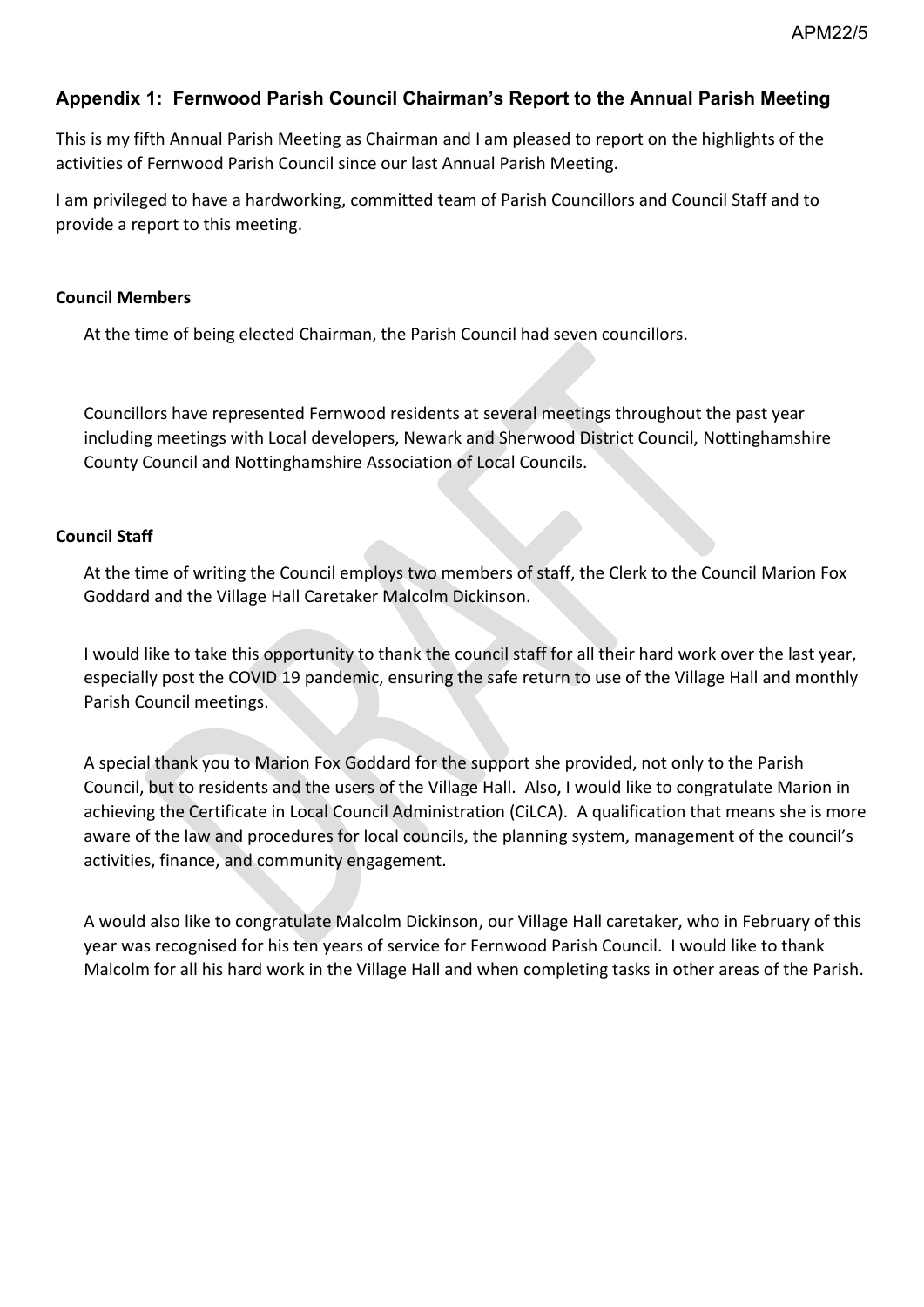#### **Fernwood Parish Council**

Fernwood Parish Council's Action Plan has recently been updated for 2022/23 and has been published on our website. Any Fernwood Parish resident who would like any clarification of any of the actions listed, can contact the Clerk to the Parish Council.

#### **Central Fernwood Public Open Space**

As reported previously, discussions between N&SDC, BDWH and the Parish Council regarding land ownership are continuing and the Parish Council looks forward to communicating updates to residents, as the situation develops over the coming months. Currently, most of the public open spaces that make up Fernwood Central are privately owned by BDWH and managed and maintained, on their behalf, by Firstport.

As part of the Parish Council's five-year strategic plan, the council has continued to promote their desire to take over the freehold of the land. Having the Freehold of the land would enable the residents' of Central Fernwood, via its Parish Council, to have an input into the way the land is managed and maintained. This can only be done if BDWH hands over or sells the freehold of the open spaces to N&DC who would subsequently, devolve responsibility to the Parish Council.

Having read several comments on Facebook regarding this transfer of ownership, residents of Central Fernwood who pay the service charge need to be aware that transfer of land ownership does not mean the removal of the management company. Each resident who pays the service charge has signed a binding contract, their TP1, that states when and how a management company can be replaced. Central Fernwood service charge payers also need to be aware, that it is through their Residents Association that change would need to be discussed and implemented.

I can not stress enough the importance of having an active Central Fernwood Residents Association and more volunteers are needed to take up roles within the committee.

Once ownership is transferred to the Parish Council, a review of amenities in the area can take place and an improvement plan developed. Something the Parish Council can not currently do whilst the land is in private ownership.

#### **Ruby's Avenue Woods and Open Space**

The Parish Council is close to completing the purchase of the land at the end of Ruby's Avenue and will update residents on completion via the Council website, minutes of council monthly meetings and the Fernwood Gazette.

Once ownership has been transferred, the Parish Council will seek to develop the area promoting its natural beauty and wildlife habitat.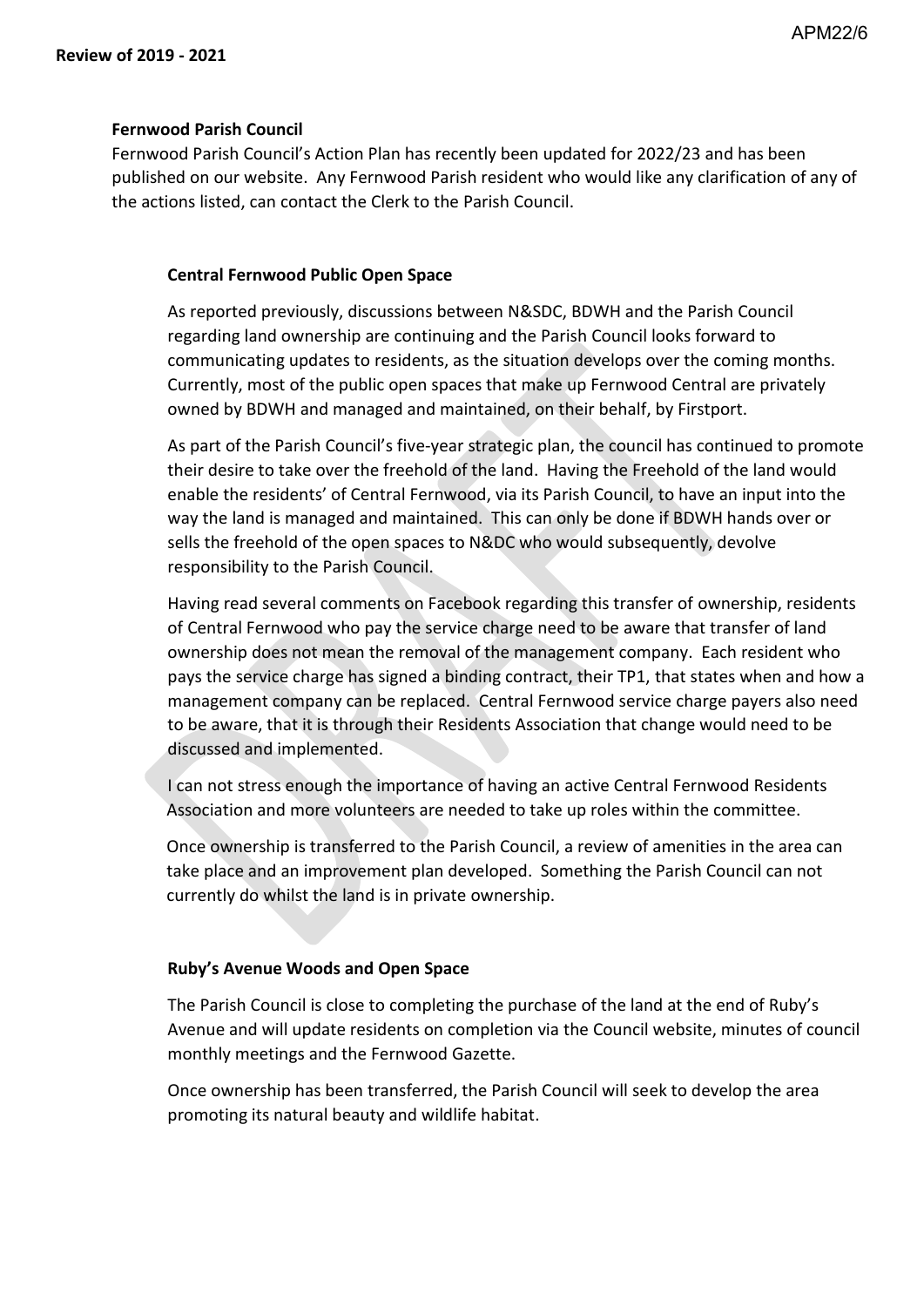#### **Youth Provision**

Last month and in collaboration with NCC and N&SDC, a youth club opened in Fernwood. As with any new provision there are always going to be teething problems and comments on social media have been noted and will be investigated.

The provision will be reviewed on a six-monthly basis to ensure that it meets the requirements of the local community.

#### **Village Hall**

As reported in February the Parish Council took ownership of the Village Hall.

The future of the little-used changing rooms and the construction of an extension to the Hall to enable us to offer more facilities, has been an ongoing project and discussions have taken place on the various options available. Further information will be made available to residents as the project develops.

#### **Future and ongoing activities**

The Parish Council have a number of other ongoing projects including the planning for the jubilee celebrations in June, support for Ukrainian refugees and the families hosting them, a Coat of Arms for the parish and lobbying for rights of freeholders on a managed estate.

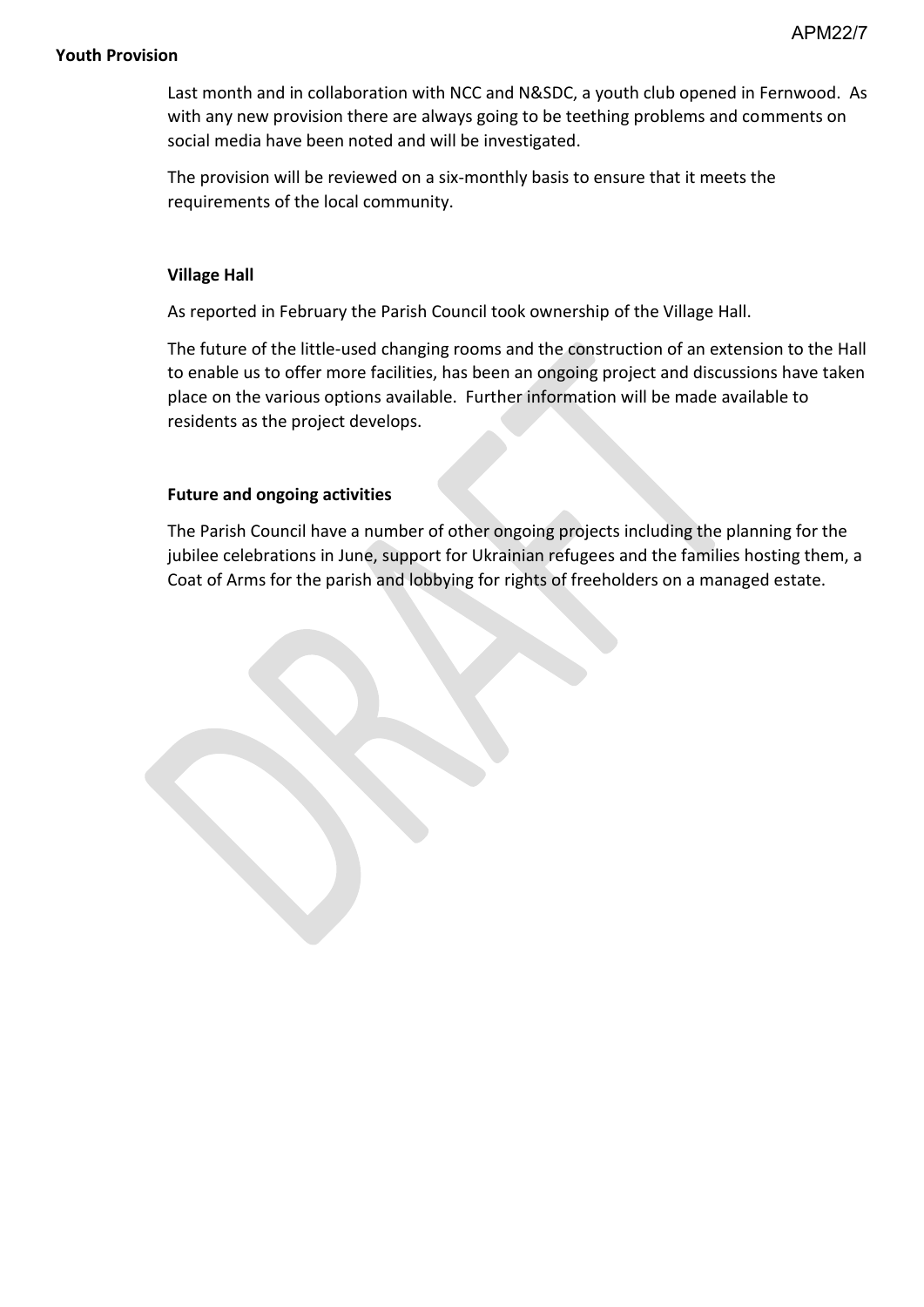#### **Concluding Remarks**

Fernwood Parish Councillors are all volunteers from the local community and are aware of how we are all impacted on due to developments in the area and the unique issues associated with living in Fernwood, especially those residents who pay the service charge, which includes most of the Parish Council.

I would like to thank all the residents of Fernwood who have supported the Parish Council in our desire to improve the lives of residents who live in the area.

I would also like to thank my fellow councillors, who give up their time freely and provide input and guidance as we navigate through the various issues and problems associated with the daily running of a Parish Council.

I would also like to thank again; the Parish Council staff for all their hard work in supporting the Parish Council and the residents of Fernwood.

I would also like to thank Cllr Keith Walker, Cllr Ivor Walker and Cllr Neil Mison for all their advice and guidance to the Parish Council over the last year. We hope that future support from NCC and NSDC elected representatives continues to be offered, at the level of quality that we have become accustomed.

#### Barry Smith

Chairman Fernwood Parish Council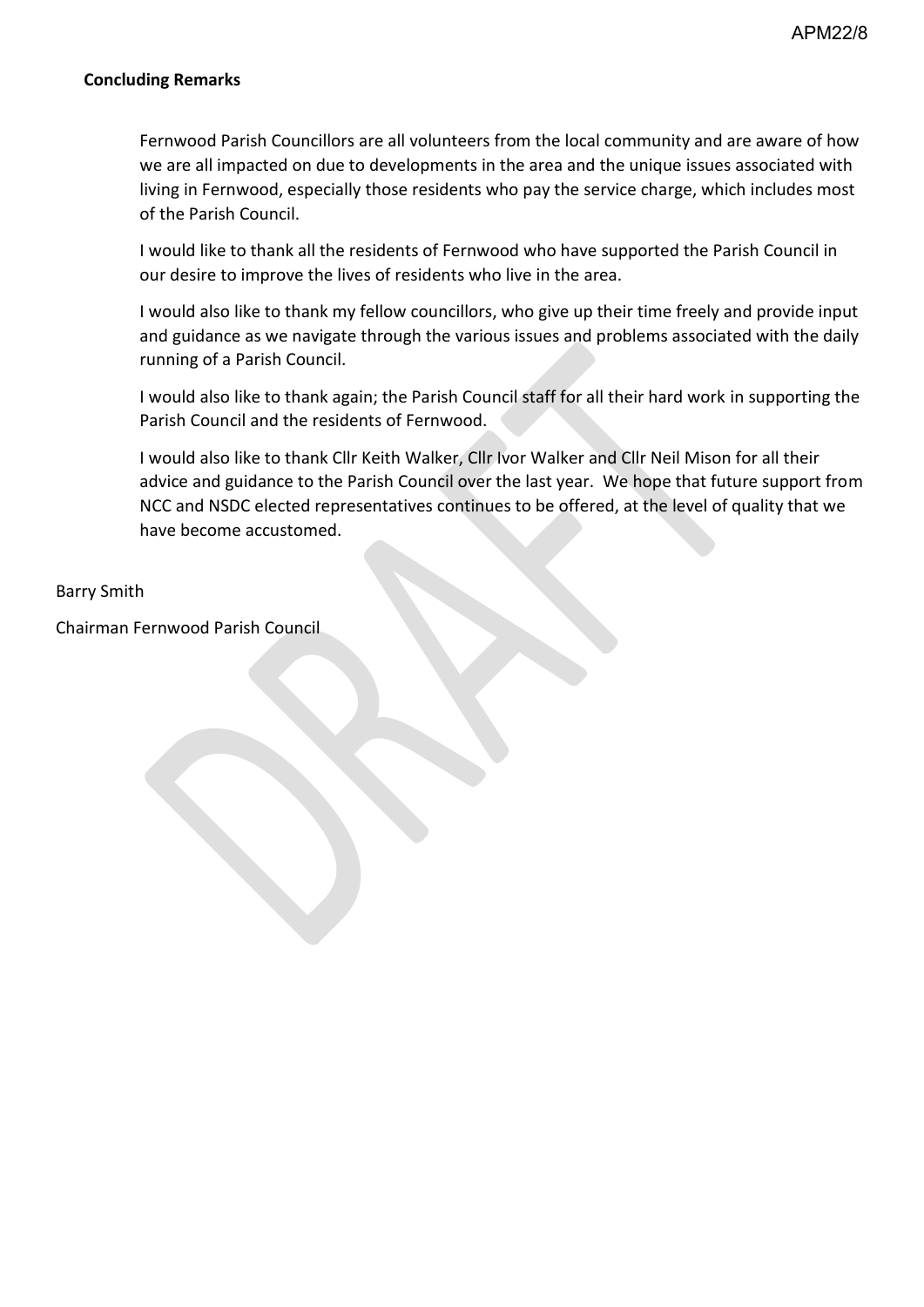### **Appendix 2: Report from Fernwood Residents Association (FRA)**

The Fernwood (central) Residents Association is currently comprised of four residents, David Heath and three members of the Parish Council, myself, Barry Smith and Henry Micah.

We have taken on interim roles within the Residents Association, after the previous committee stepped down, as we did not want FRA to fold. We decided to do this because, as residents, we believe that, firstly, it would be counterproductive to the residents' of central Fernwood not to have a Residents Association, due to the arrangements within our deeds of having a management company for the maintenance of the open spaces. As we know Freeholders have no rights in law to challenge unreasonable service charges and as management companies only liaise with residents associations' and not with Parish Councils, it is important that those channels remain open for the good of the residents' of Fernwood who pay the service charge.

David Heath, who is a former chairman of FRA, currently holds the position of Treasurer and has been ensuring the bank accounts are in order. He also liaises with John Jeyes and Firstport in relation to maintenance matters.

The second reason that it is important to keep FRA running, is because it is a fantastic way for residents to engage with other members of the community and take a lead in organising and running activities and events within the village, for the village.

We are calling out for volunteers to join and take on any of the roles within FRA to be able to take the Association forward.

If you are interested, please do attend our monthly meetings and please do contact us by emailing [info@myfernwood.org](mailto:info@myfernwood.org)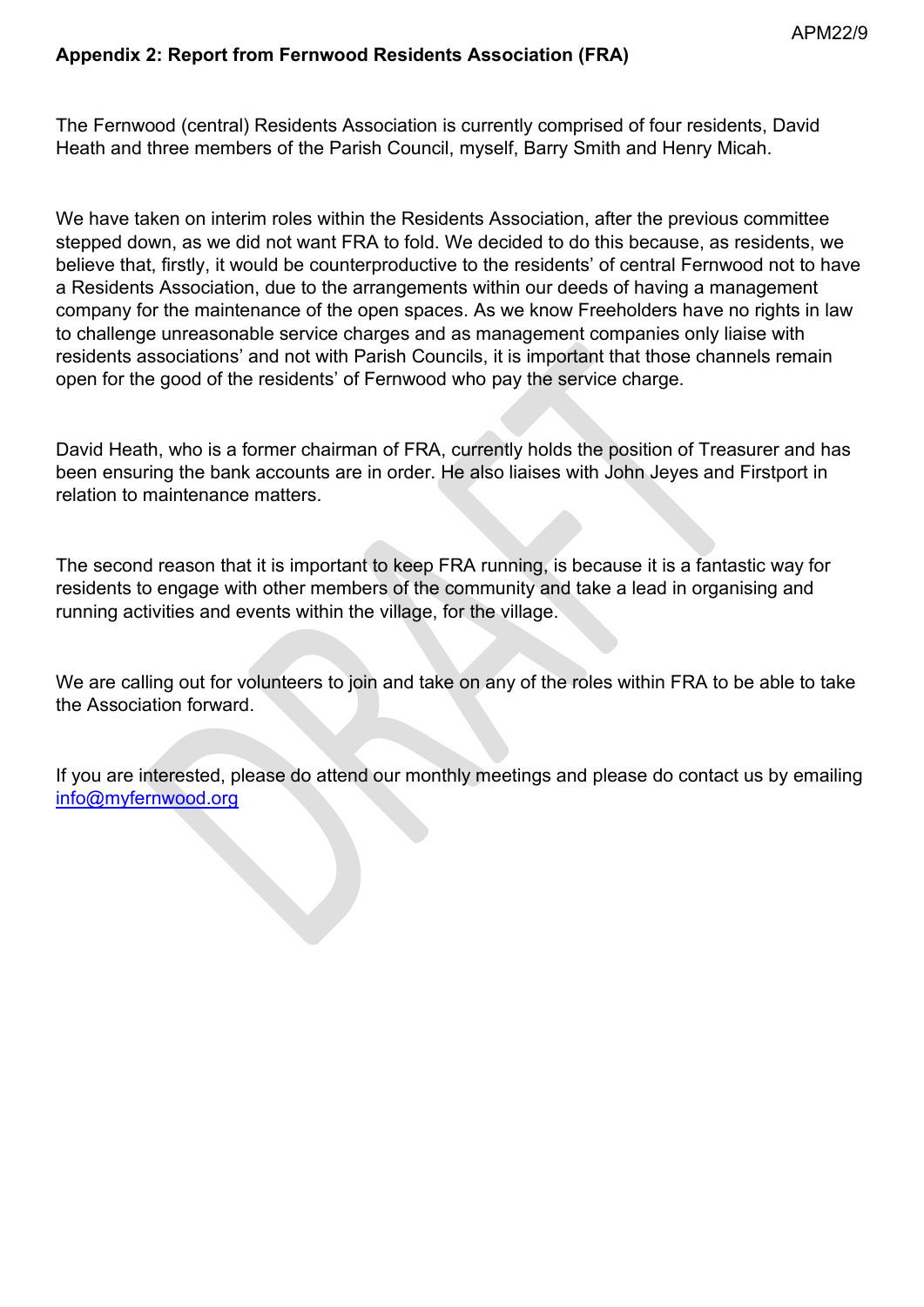## Appendix 3: **Nottinghamshire County Councillor Lee's Report to the Fernwood Parish Meeting**

NOTTINGHAMSHIRE REPORT TO FERNWOOD pc 2022 2021\_2022

As well as my monthly meetings to the parish council where I out line my local aims and out comes to the parish council as well iv just delivered my yearly up date to Fernwood parish out lining the work im doing .

I thought I would add a full report from the county council set out in-part at the budget meeting this year presented by CLLR Richard Jackson portfolio holder .

Iv added in some but not all his speech at the full council meeting feb/22

This will out lay the councils aims for the next year as well as the difficulties form covid the council has faced over the past year .

#### COUNCILLOR RICHARD JACKSON BUDGET SPEECH 2022

" the Government had just published its Roadmap out of the COVID-19 lockdown and some 17 million people had received their first dose of the Coronavirus vaccine. Since then, we have seen an extensive vaccine rollout with around 140 million vaccines now having been administered in the UK.

This represents huge progress in the fight against COVID, but the financial and practical challenges presented to this Council by the pandemic, most recently by the Omicron variant, have been immense.

In extremely difficult circumstances, Nottinghamshire County Council has performed exceptionally well, and I believe the ability of this authority to withstand the pressures presented by COVID can be attributed to four things. Firstly, before COVID struck, Nottinghamshire County Council was in strong financial shape after a decade of modernisation that saved more than £300 million. We released large amounts of money from administrative bureaucracy and reinvested it in frontline service delivery. That's a big reason why we are NOT one of at least 20 Councils reported to be in 'active discussions' with Government seeking extra money to avoid bankruptcy. Secondly, Nottinghamshire County Council has received excellent additional financial support from central Government to cope with the pandemic. Since March 2020 we have received some £165 million in COVID-related grants and funds, thanks not least to some very successful lobbying by the former Council Leader, Honorary Alderman Kay Cutts MBE, and our current Council Leader, Ben Bradley MP, whose presence in Westminster means that the voice of this County Council is now heard louder than ever before in Government circles. We've seen proof of this success with this Council receiving a very good Local Government Settlement helping towards an improvement of 8.7% in our Core Spending Power.

This ranks as the third highest increase for shire counties across the country. In fact, the only shire councils to receive a greater increase in their Core spending Power were our neighbours Lincolnshire and Derbyshire, which suggests that this Government is firmly committed to 'Levelling Up' the East Midlands with the rest of England, compared with the underfunding this region has received in the past.

We now await the outcome of the Fair Funding Review delayed by COVID. I hope it will deliver a new formula that will see these improved settlements continue for Nottinghamshire long into the future. We also need a return to multi-year settlements that give us more certainty when preparing our Medium-Term Financial Strategy. Right now, we can plan our budget around a very encouraging one-year settlement. In 2022/23 we will be receiving: A confirmed Revenue Support • G• rant allocation of £7.3 million, which is £200,000 more than in 2021/22;

A • E33.5 million share of the national • E636 million Social Care Grant, which is an increase of £9.2 million on the current year;

£7.5million from a new, one-off ⦁ £822⦁ ⦁ m⦁ illion⦁ Services Grant to spend on front-line services;

An Improved Better Care Fund allocation of £30.9 million, an increase of £900,000 on the current year; £2.4 million from a new ⦁ £162 million Market Sustainability and Fair Cost of Care Fund;

£2.5 ⦁ m⦁ illion⦁ from the Government's latest Supporting Families Grant, which replaces the previous Troubled Families Grant; and

£⦁ 1.6 million from a total ⦁ £554 million in ⦁ New Homes Bonus funding.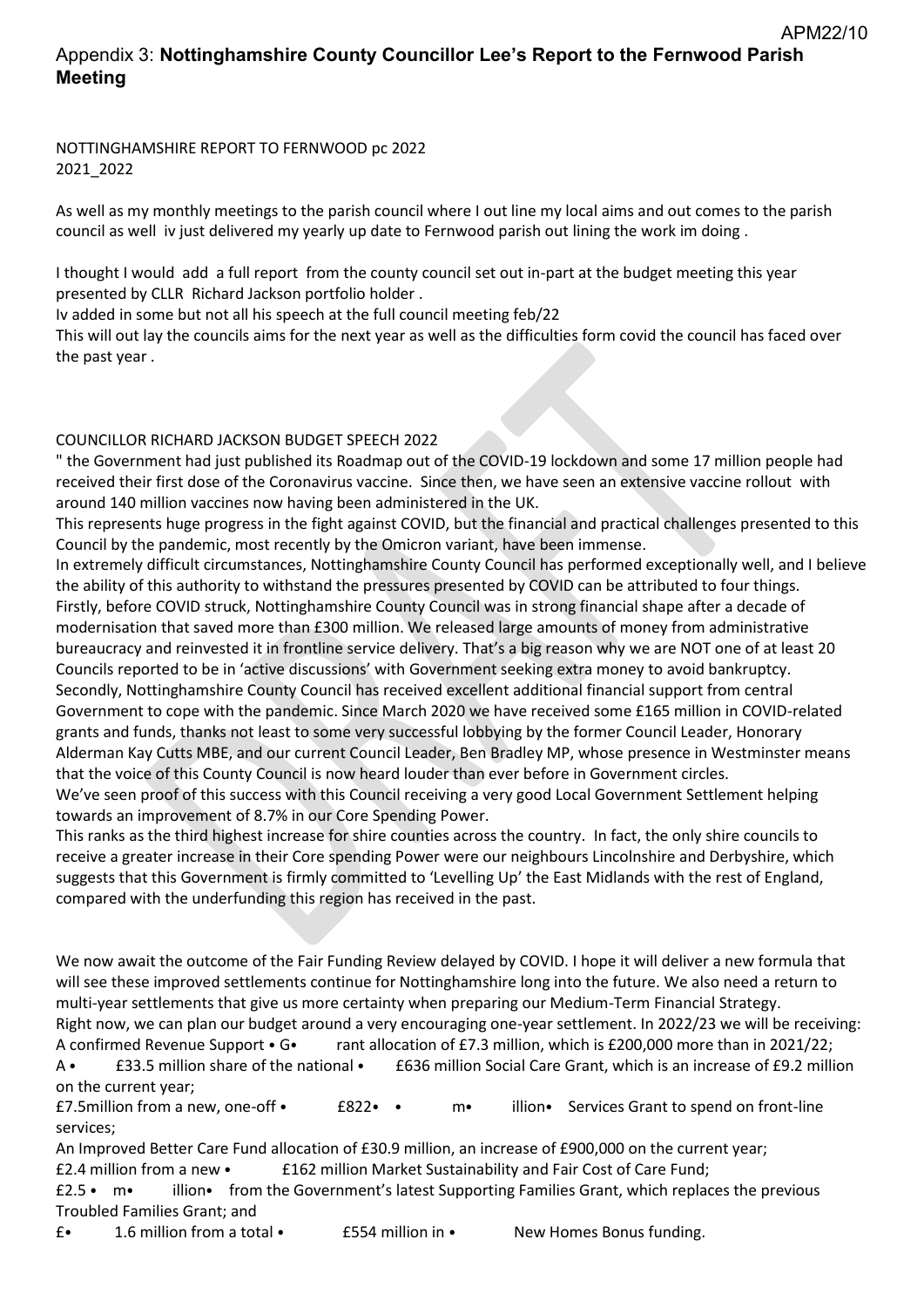, this represents significant extra money for Nottinghamshire, adding to the financial resilience of this authority. The third reason this Council has been able to withstand the impact of the pandemic is that we have a truly outstanding group of employees who have gone beyond the call of duty to keep serving our residents. this administration and this Council Leader were pleased last September to grant our employees an extra day of annual leave, to be taken by March 2024, in recognition of their immense dedication and effort.

the fourth reason this Council is so resilient is that we've had the patience and financial support of the Nottinghamshire public, who clearly do understand the huge challenges facing the council at this time.

They appreciate why a Conservative administration has needed to levy more in Council Tax and Adult Social Care Precept in recent times than we would normally wish to do. In fact, courtesy of Nottinghamshire voters,

Conservative representation on this Council increased at the County elections last May, meaning we now have an outright majority and a clear mandate to continue the good work we first began in June 2009.

We have transformed this authority from an oversized, outdated relic of 1970s local government into a modern, efficient, effective operation delivering better outcomes for residents.

It is because of this financial resilience and Government support that, despite the unprecedented challenges of COVID, we have been able to maintain services and provide more than £15 million for organisations, charities, households and individuals through a range of funding streams. This includes:

- ⦁ Almost £5.7 million in Household Support Funding
- ⦁ Over £3 million in Covid Winter Grant
- ⦁ Over £2.5 million in Covid Local Support Grant
- ⦁ £1 million in Community Funding
- Over £850,000 in Emergency Assistance Grants;
- ⦁ £800,000 for food and essentials; and

⦁ £1.5 million in Social Recovery Funding, which includes an ⦁ extra half a million approved through the Communities Committee just last month.

But of course, there is still plenty more to be done in what are very far from 'normal' times. The additional costs and lost income to Nottinghamshire County Council directly associated with the COVID pandemic over the last two financial years amounts to around £138 million and those costs will continue to accumulate.

I want to highlight some of the most difficult challenges facing our Children's, Adults and Place department services in the current and forthcoming financial year, some being COVID-related. But on a positive note, I will also explain how we plan to meet those challenges through our Transformation Programme, building on the success of the past decade.

#### Children & Familes

it makes sense to start with our Children & Families department where the financial pressure on the Council is perhaps most obvious, in view of the forecast £1.7 million overspend on the Children & Young People's Committee budget reported to Finance Committee earlier this month.

Nottinghamshire saw an 8.7% rise in the numbers of children in care from 2019/20 to 2020/21, driven partly by the number of older adolescents coming into our care, although we are still below the average rate for England and slightly below the rate of our statistical neighbours.

Last June, the ongoing Independent Review of Children's Social Care, chaired by Josh McAlister, published their 'Case for Change' report, which stated, and I quote:

"With increasing demand at the acute end of the system, the costs of children's social care are spiralling and shifting towards crisis management. Spending on statutory children's social care has increased by 26% in real terms between 2012/13 and 2019/20, with a year-on-year increase in real terms."

as difficult as the national picture may be, this administration will not accept overspends on our children's services as an ongoing inevitability. We are working hard to find solutions, guided by best practice from elsewhere.

In recent months the Council's senior political leadership have led a series of meetings with the Chief Executive, the Corporate Director for Children Families & Cultural Services, and other senior officers, to identify ways to break this cycle of continuously emerging in-year budget pressures.

We owe it to vulnerable children and taxpayers alike to achieve a more predictable, sustainable children's services budget position. That said, we will never seek to achieve this at the expense of a vulnerable person's safety. We will always ensure sufficient funds are available to identify and care for vulnerable residents who need our help, even if that means overspending.

Our recently agreed Nottinghamshire Plan might appear to be stating the obvious with its commitment to 'Keeping children, vulnerable adults and communities safe', but these are far more than well-intentioned words.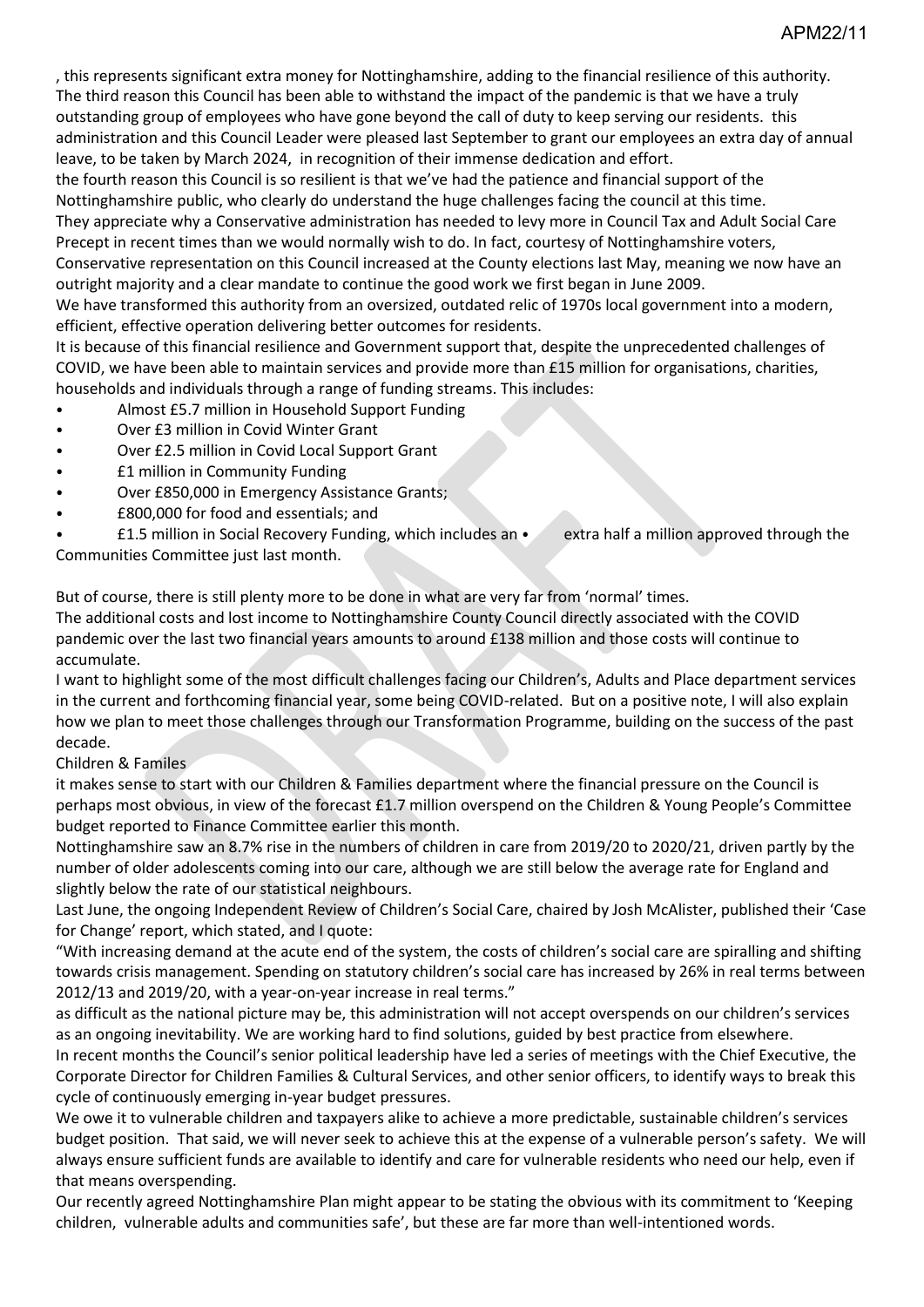The recent appalling cases of 16-month-old Star Hobson in West Yorkshire and 6-year-old Arthur Labinjo-Hughes in the West Midlands demonstrate why we must get it right - every time - when assessing the vulnerability of a child and deciding who is safe to look after them.

That's why, as a key part of this Council's new Transformation Programme, we are investing an initial £1.1 million in what is known as a 'Whole Family Safeguarding' approach, approved by Children & Young People's Committee last December.

We aim to avoid future cost demands on our services by reducing the number of families and children whose lives deteriorate to a point where they need intensive help from us.

And let's be clear, 'Early Help' doesn't just mean focusing attention on young children. The earliest form of intervention to prevent a child becoming vulnerable is to identify and prevent emerging behavioural problems with vulnerable adult parents, such as substance abuse, so we stop the problem escalating to a point where their children are at risk.

We are learning from the best new practice elsewhere and have specifically commissioned Essex County Council to act as a critical friend due to their role as a Department for Education Partner in Practice; their Ofsted rating as an "outstanding" authority; and the fact they are one of our statistical neighbours.

Our £1.1 million investment over the course of this administration will combine with existing budgets to fund several strands of work. For example:

We will create a more stable social • carer• workforce by growing the number of social work apprenticeships we employ through the Apprenticeship levy, and we will provide more support for newly qualified social workers so we can recruit and retain more of these professionals and reduce our reliance on agency social work assistants;

We will invest in • 'Strengths-based practices' with better collaboration between vulnerable families and the professionals supporting them, with a particular focus on adolescents judged to be on the edge of coming into care;

We will • intensify our m • ulti-disciplinary approach to children and family support, bringing together all relevant professionals into one cohesive team, increasing direct contact with families and removing • any d⦁ uplication, delivering ⦁ more ⦁ services through ⦁ our roll-out of ⦁ community-based Family Hubs; As recommended • by• the Independent Review of Children's Social Care, we will p• lace• greater • priority• on Kinship Care, investing in • improved support to • carers• who are looking after the vulnerable child of a relative or friend, • thereby • keeping the child closer to their birth family, but in a safe place, ⦁ rather than taking them into foster care or residential care;

We will • protect and in due course look to increase • • our • in-house fostering capacity as much as we can • when the current challenge of COVID begins to subside •, so more children who need our care can be found a local• , • family-based home, and to this end we are collaborating with other councils across the D2N2 footprint to develop our recruitment packages and protect ourselves better against fee inflation by Independent Fostering Agencies;

We will • also • continue investing in new, modern residential care properties which accommodate smaller numbers of children and deliver good quality care compared with the discredited, large-scale institution• s• of the past.

Through this work over the course of this administration we expect to deliver:

⦁ A de-escalation of need, with more families receiving early help and fewer children requiring child protection plans or care proceedings;

Fewer older adolescent children needing to come into care;

⦁ Less reliance on procuring high cost external residential care at a distance; and

⦁ More children having consistency of relationship with their social worker and less reliance on agency workers.

We forecast that this can ease the pressure on our committee budgets – not least our Children & Young People's budget - by between £2 million and £7 million. This may seem a broad-ranging projection, but that's because our primary focus will be on outcomes, not on money. The savings - be they at the lower or upper end of this scale - will be a bonus … but a welcome one in terms of budget sustainability.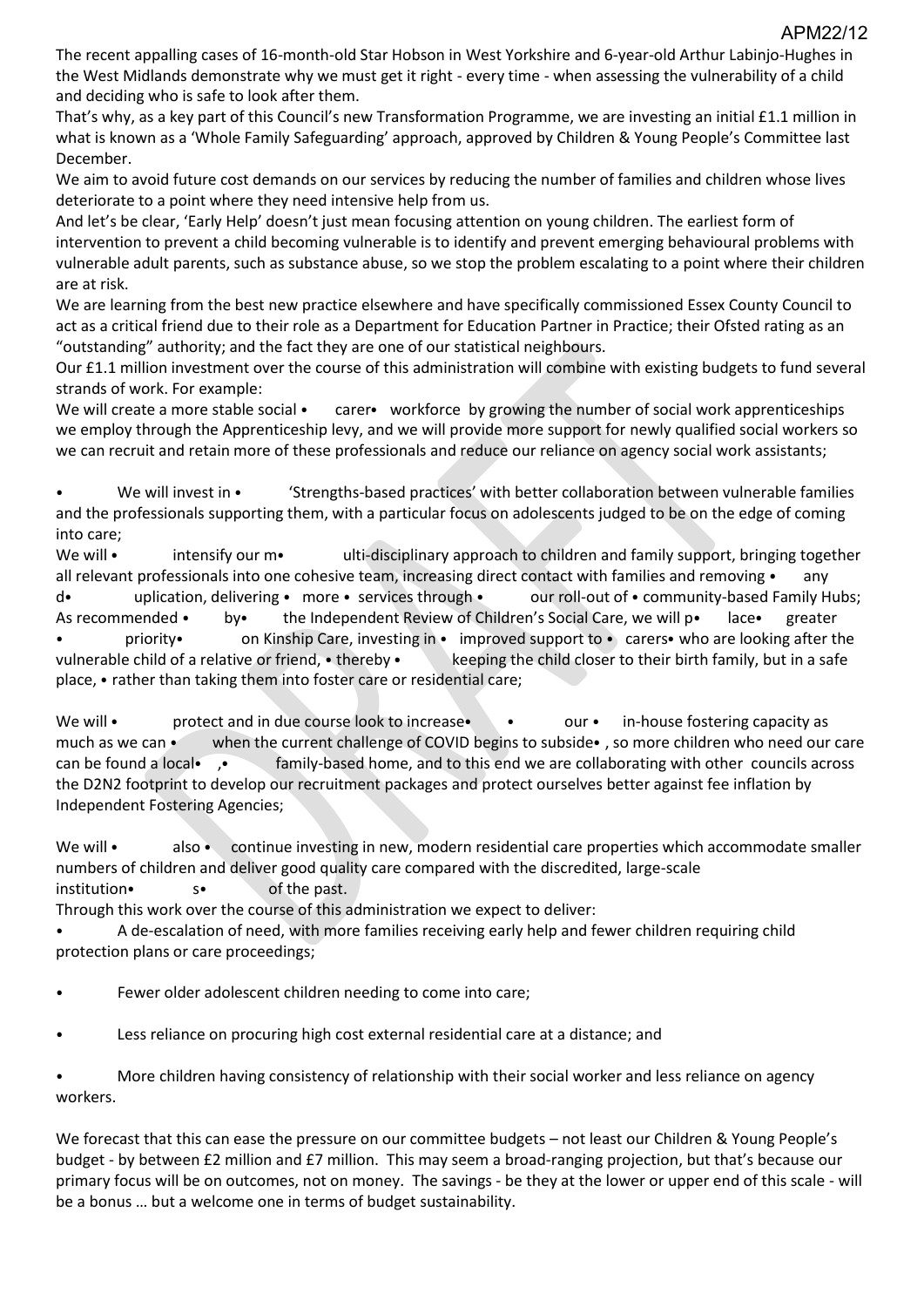Of course, we are also just emerging from the COVID pandemic, so it will take time for the full benefits of 'Whole Family Safeguarding' to become evident, but this will be a key part of our Transformation Programme.

#### Adult Social Care & Health

Speaking of the impact of the COVID pandemic, Chairman, in recent months the Adult Social Care & Public Health Committee has approved the investment of almost £6.5 million over two years in staffing costs and support services to deliver the Local Outbreak Control Plan, and over £3.3 million in staffing resources for our Ageing Well and Living Well services to manage immediate demand at a time of extreme pressure.

The Omicron variant of Covid is considered to be far less severe than previous variants, but it has a very high transmission rate, meaning a lot of people living in Nottinghamshire caught the virus and had to self-isolate. This saw a significant percentage of the working age population - including Nottinghamshire County Council staff - forced to take sick leave. The number of days' sickness absence per employee is significantly higher for the Adult Social Care & Health department than any of our other departments.

Our front-line staff face a particularly high threat of catching COVID during their daily work, which means we have fewer available staff, getting stretched even further, because colleagues are off sick.

The resilience of our services was tested to the extreme over Christmas, with fewer staff available to meet huge demand on Home Care services, support to Care Homes, Supported Living, Mental Health Services and Community Social Care.

Our Ageing Well and Living Well services are well managed and have not previously accumulated waiting lists across our Care & Support Assessment, Occupational Therapy and Community-based services. Unfortunately, this changed during the winter due to the intense disruption caused by Omicron, aggravated by staff retention and recruitment difficulties.

The most recent Financial Monitoring Report to my committee shows a £2.9 million underspend [£1.7 million when excluding Public Health services] against the current year's Adult Social Care & Public Health budget, but rather than indicating any slack in this budget, it is in fact an illustration of the COVID-related problems we are facing. The main reasons for the underspend include reduced outlay on Ageing Well care packages as a result of delayed demand arising from COVID, and underspent staffing budgets across the department due to difficulties recruiting people into temporary and permanent vacancies, even though our need for staff is greater than ever.

Last November the Government published its adult social care winter plan including a commitment to provide £162.5 million of Workforce Recruitment and Retention funding, ring-fenced to support councils and providers to pay for sufficient staff. This Council was allocated £2.3 million of this funding and has targeted it on sustaining Home Care services which represent our greatest area of pressure. We now have a short- and medium-term Home Care Action Plan in place where we are working with providers to increase capacity, and we are examining internal options to support the market.

The County Council's Quality and Market Management Team are leading this work and have launched a recruitment and advertising campaign through the Council's own channels to attract people to work in social care in the County. We are focused not only on building Home Care capacity but also supporting the recruitment needs of Care Homes as we work to prevent further closures. In the last 18 months, there were eight care home closures in Notts, an increase of five on 2020.

The impact of the COVID-19 lockdown and social distancing has also seen an increase in the number of people with complex and severe mental health issues requiring our support, and of course our own staff are not immune from these pressures.

As a proactive response to the local mental health challenge, we have invested an extra £778,000 in our Mental Health Support Services over the past year and have changed our model of delivery to provide 24/7 support. We are working with partners to deliver a co-ordinated, timely response for people experiencing mental health crises. This investment is essential, given that we received 1,150 referrals to our mental health services in the last six months of 2021.

Last September with the Government's 'Build Back Better' policy paper, the Prime Minister announced plans to substantially increase spending on health and social care over the next three years funded through a new, UK-wide 1.25% Health and Social Care Levy from April 2022, based on National Insurance Contributions and an increase in dividend tax rates. When implemented, this will raise around £36 billion over the next three years, from which £3.6 billion will be used to reform how people pay for care - including the introduction of an £86,000 cap on individual care costs.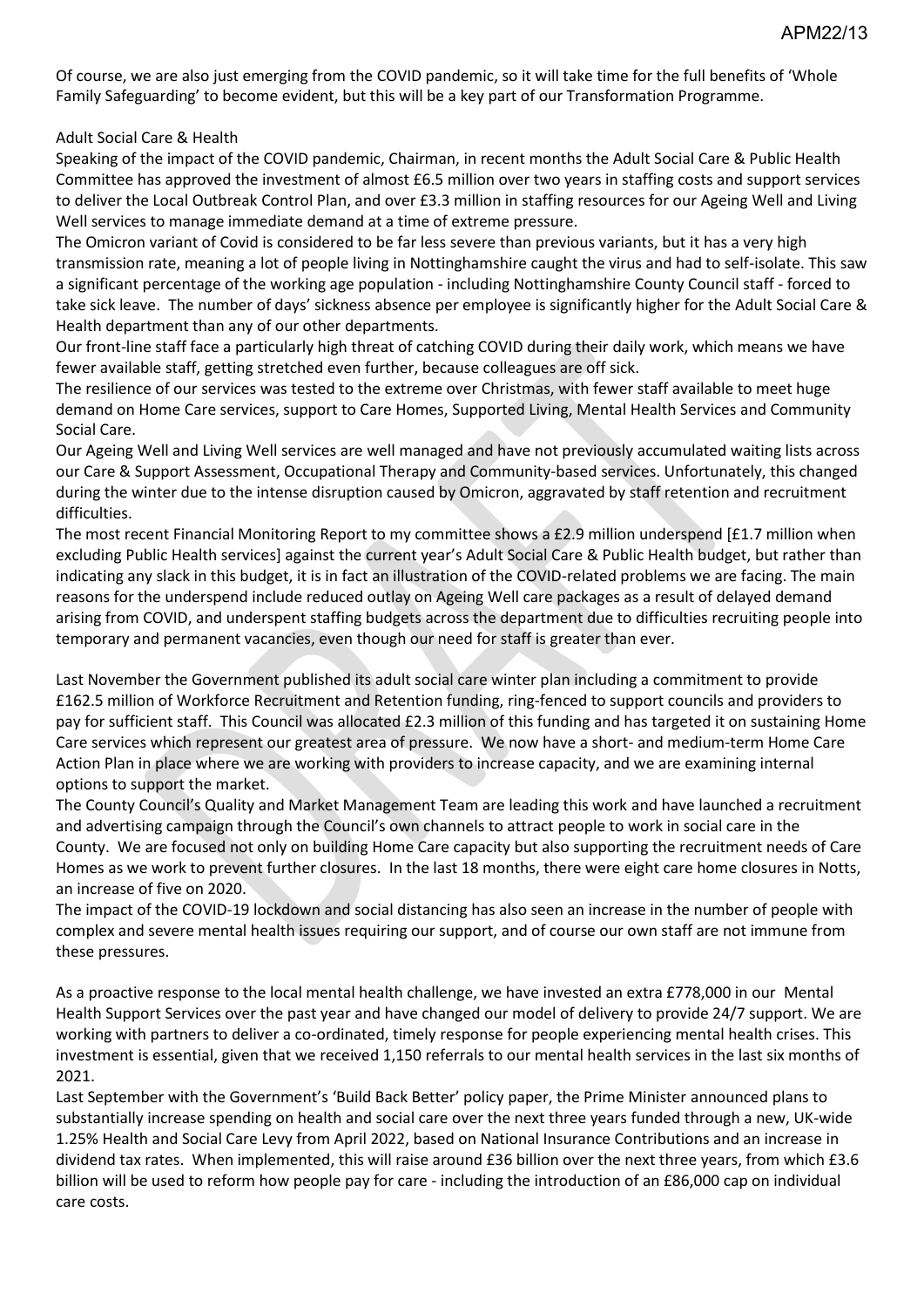APM22/14

In December, the Government released a further policy paper - People at the Heart of Care - with associated financial commitments including:

£⦁ 1.4 billion ⦁ over three years⦁ to help local authorities offer ⦁ a ⦁ fairer cost of care to providers⦁ ;

£300 million extra for workforce recruitment and retention;

£500 million to ensure that the social care workforce have the right training and qualifications and feel recognised and valued for their skills and commitment;

at least £150 million of additional funding to drive • the • adoption of • new • technology and widespread digitisation across social care; and

more than £70 million to assist local authorities to better plan and develop the support and care options for service users.

The specific share of all of this national funding that will end up in Nottinghamshire is still to determined, but coming on top of a good Local Government Settlement and the prospect of Fairer Funding, this should represent good news towards the longer-term sustainability of our adult social care service.

Two weeks ago the Government published another White Paper presenting their proposals for health and care integration. These seek to bring together the planning, commissioning and delivery of co-ordinated, joined-up, seamless services to support people to live healthy, independent, dignified lives and improve outcomes for the population as a whole. The aim is to ensure everyone should receive the right care, in the right place, at the right time. The Government is pledging that NHS and local government organisations will be supported and encouraged to do more to align and pool budgets, to ensure better use of resources to address immediate needs, and also to support long-term investment in population health and wellbeing. We will learn more in the coming months.

Investing in Nottinghamshire

In March 2019, Members approved an ambitious Investing in Nottinghamshire Programme promising a network of modern, fit-for-purpose County Council office buildings to deliver local services and boost the county's economic prospects.

A report to Policy Committee stated that the programme would 'enhance opportunities for more flexible working, reduce travel and down-time and improve access to office accommodation through sustainable public transport and better parking provision'.

What we could not have anticipated in March 2019 was that exactly one year later, the COVID lockdown would enforce the rollout of flexible home-working solutions at a far quicker pace than was originally planned or even thought possible!

Our move towards smarter working was originally intended to be a process of evolution with a strong emphasis on saving taxpayers' money and protecting the environment by reducing employee travel, thus reducing vehicle emissions. In 2020-2021, the Council undertook around 3.5 million fewer miles of travel than the previous year equating to a reduced spend of £1.6 million and reduced carbon emissions of 1000 tonnes, or equivalent to the annual emissions from 112 average households.

However, what began as evolution has now become more of a revolution, driven by the pandemic. This was confirmed last July when Policy Committee agreed a Hybrid Working Strategy as part of our Smarter Working Approach.

We have since moved rapidly to implement this hybrid working model, with buildings re-designed and new equipment being provided to our staff. In 2022/23 an extra £5.4 million, funded by COVID-19 grant, is being invested in updating ICT devices to ensure our employees can work in the most efficient and effective manner. The effect of this revolution - combined with the new administration's decision last May to declare a Climate Emergency - is that we can now make much bolder assumptions about our reduced need for physical office accommodation. We have already almost halved our office estate, saving over £1.2 million per year, reducing our impact on the environment.

We have been able to reduce our intended capital spend on the Investing in Nottinghamshire programme from £28 million to just under £21 million, and yet it remains an ambitious project which will attract new investment, create more than 1,000 new jobs, deliver 1,000 new homes and still reduce further the county's carbon footprint.

We will still be investing in a new development at Top Wighay; a new-build Contact Centre at Worksop, refurbishment of part of a post-16 centre in Retford to provide accommodation for child support and foster support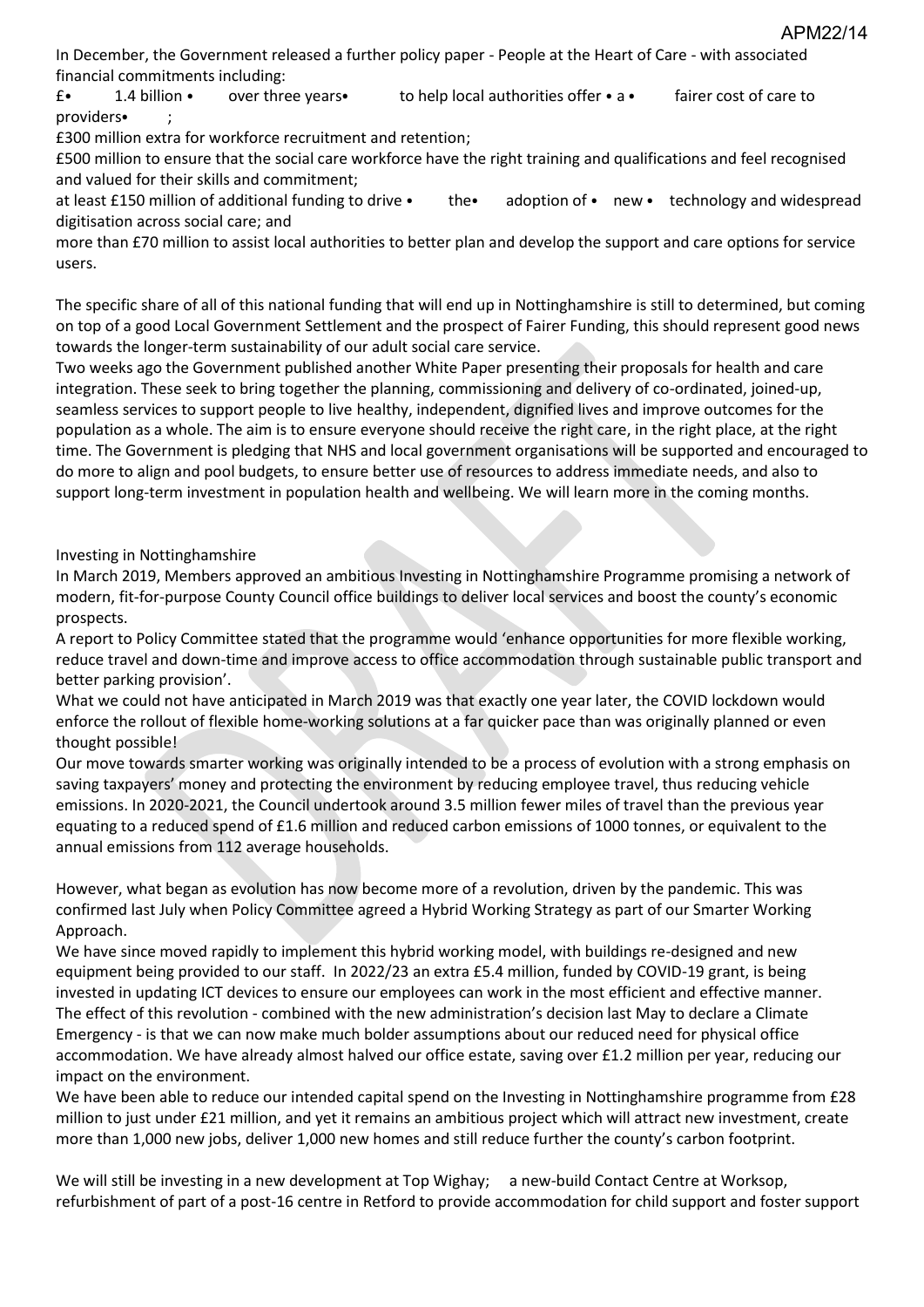staff, and a building refurbishment in Beeston Central that will provide better-quality space for front-facing social care services.

Of course, we already have a strong presence across Nottinghamshire, for example through our network of 60 libraries, managed by Inspire, which will continue to be protected this administration.

We need to maintain good quality, energy-efficient buildings to support service delivery, but what we must remember is that it is our employees, not buildings, who ultimately deliver our services. As we move towards a hybrid model based on a combination of new, modern, energy saving accommodation and remote working, we cannot afford to retain old, under-used, expensive premises for no reason other than sentimental attachment. The Investing in Nottinghamshire programme has therefore included a review of our wider property and land estate, managed through the Economic Development & Asset Management Committee, identifying opportunities for joint working, cost-saving arrangements with partners, and the release of some of our assets, meaning we can bring certain sites to market in a phased way.

We have already managed to cut the number of vacant properties, gradually reducing security and maintenance costs, and we will continue to re-purpose, sell or demolish more of these properties in the coming year. Our capital receipts for the current year stand at £5.5 million, well on the way to our target of £8.4 million, and we aim to deliver almost £93 million more capital receipts by 2025/26. We will use some of our current receipts to pay off future years' borrowing, thereby reducing the pressure on our revenue budget by some £1.5 million in 2022/23. This leads me to recall that when our latest Investing in Nottinghamshire decisions were taken, certain Independent councillors from Ashfield labelled our Top Wighay proposals 'a sham' and alleged that this County Council was 'drowning in debt' to finance such plans. These claims got them their desired headlines in the local press, but perhaps those living in glass houses should not throw stones?

My attention was drawn to a table in Ashfield District Council's own Treasury Management Strategy which revealed that by 2023/24, some 35% of their revenue stream will be spent on servicing debt, driven by borrowing for commercial investments.

This represents more than THREE TIMES the amount Nottinghamshire County Council forecasts spending on servicing its borrowing in the same year.

#### Place - Highways

Certain Ashfield Independent members are equally keen to chase headlines and make mischief regarding the condition of Nottinghamshire's roads and pavements, but we will not allow their political opportunism to deflect us from the task at hand.

The previous Conservative administration invested an extra £24 million over three years to begin the immense task of tackling the road maintenance backlog we inherited from the previous Labour administration, or to be more precise, the previous eight Labour administrations.

Overall, our expenditure on Nottinghamshire's Road Maintenance and Renewals Programme has exceeded £120 million since the Conservatives took control in 2017, and despite the considerable practical challenges of COVID, 193 of the 250 highways capital programme schemes scheduled for 2021/22 have been completed, with the remainder to follow as soon as possible.

Members are aware that the new administration has undertaken a cross-party Highways Review that has produced a detailed set of more than 50 recommendations, which have now been developed into a new Highways Improvement Plan.

That's why this administration is recommending today to establish a £15 million earmarked reserve to fund works associated with the Highways Review, and to support our Environment Strategy. This means that - for the second Conservative administration running - we will have boosted the basic highways budget with significant additional resources, showing our commitment to improving Nottinghamshire's roads.

Place – Investment in Net Zero Projects

As I've said, this £15 million reserve will also help fund our Corporate Environment Strategy. Nottinghamshire County Council declared a 'Climate Emergency' last May as we work towards our target of Net Zero carbon emissions in the Council's activities by 2030.

we agreed investment of £200,000 per annum to put a new staffing structure in place to respond to the Climate Emergency and deliver on the Net Zero target.

The Council's thirteen strategic environmental ambitions have been broken down into a 61-point Action Plan, an update on which was taken to Transport & Environment Committee last month, as well as a progress report on our £600,000 Green Investment Fund. Our plans include, to list just a few examples:-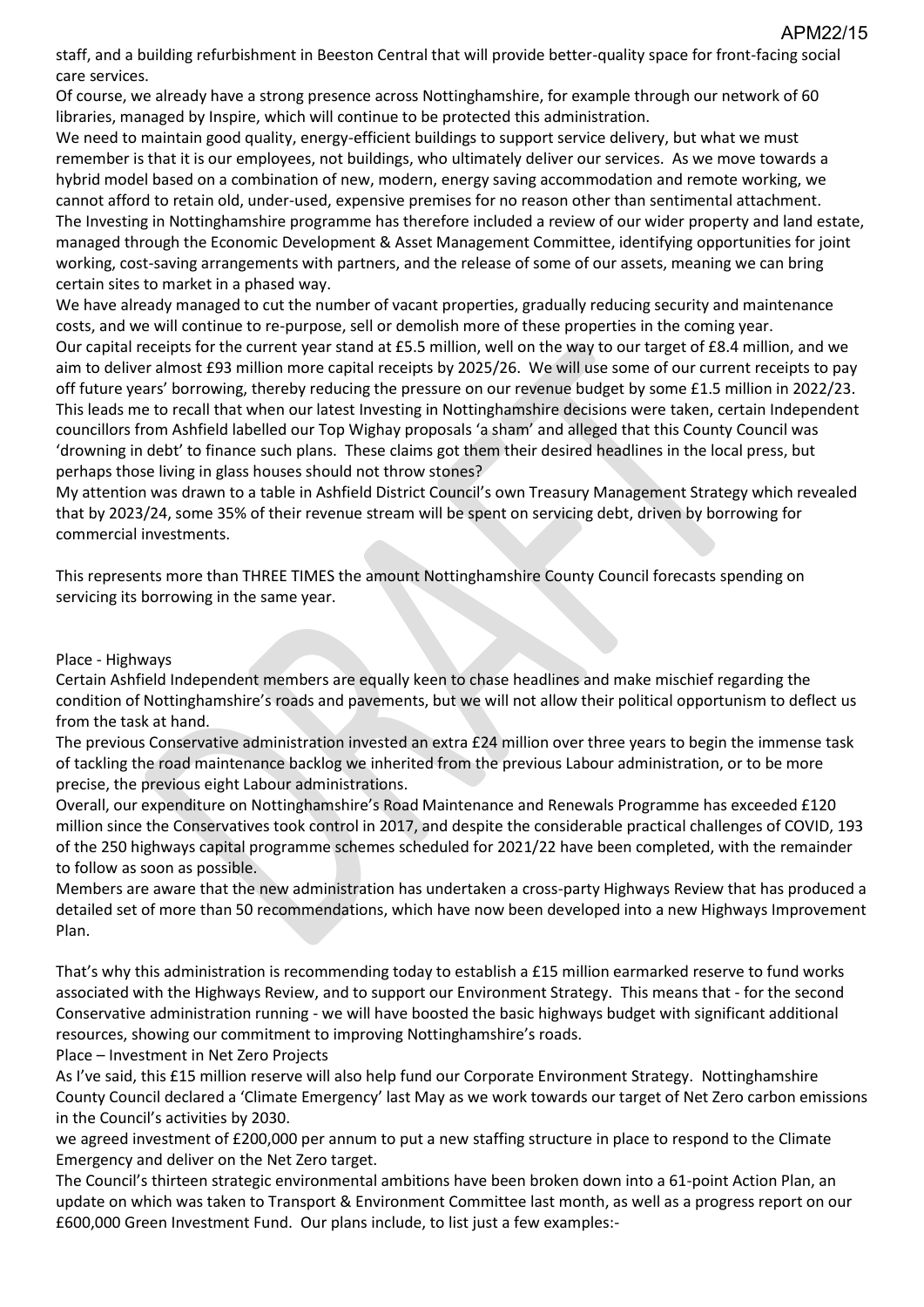C⦁ ontinuing our programme of replacing streetlights with more energy efficient LED lighting⦁ , with a total budget of £4 million included in our Capital Programme;

APM22/16

A Carbon Management Programme and Energy Saving Scheme with a total budget of more than £2 million to• • deliver • various green • 'invest to save' • initiatives • , • and then recycle those savings into further such projects;

More • Flood Mitigation Projects• , • • continuing previous and current good work such as the £5 million flood mitigation scheme in Southwell which is scheduled for completion • this year • and will benefit approximately 240 properties and 60 businesses;

Ongoing • community tree planting and biodiversity initiatives; and

G. reen fleet, **•** transport. and travel programmes.

Protecting the environment and reducing our carbon footprint is one of the key ambitions set out in our Nottinghamshire Plan, alongside:

Attracting investment in infrastructure, the economy and green growth;

Strengthening businesses and creating more good quality jobs;

Building skills that help people to get those good jobs;

Improving transport and digital connections; and,

Making Nottinghamshire somewhere people love to live, work and visit.

The previous Conservative administration already boasted a long list of achievements in pursuit of these aims, for example:

| We $\cdot$                                 | deliver• ed • | new schools at • |          |            | Bestwood•  |               |           | Hawthorne Primary, Orchard Special School in |
|--------------------------------------------|---------------|------------------|----------|------------|------------|---------------|-----------|----------------------------------------------|
| Newark, Hucknall Flying High Academy and • |               |                  |          | $R\bullet$ | $^{\circ}$ | secliffe•     |           | Spencer Academy in                           |
| • Edwalton•                                |               | with new •       | schools• |            |            | forthcoming • | at East • | Leake and                                    |
| Bingham;                                   |               |                  |          |            |            |               |           |                                              |

We• increase• d• Superfast Broadband coverage in Nottinghamshire from 76% in 2011 to 98.7% today, ⦁ 2% higher than the national average, ⦁ cementing our position as one of the top 3. digitally connected counties in the UK;

We began the creation of the world's first 5G Connected Forest within the Sherwood Forest area, due for completion in March;

We are delivering the 5G Digital Turbine project, thanks to our success in • securing £592,000 from the • Government's • G• etting Building Fund, which will • boost the productivity of more than 40 businesses already on the Turbine site and create more new highly-skilled jobs; and

| We were s•                    | uccess• ful•                              | in securing £9 million of external funding from Homes England which, • |                     |           |                                |  |       |      |     |
|-------------------------------|-------------------------------------------|------------------------------------------------------------------------|---------------------|-----------|--------------------------------|--|-------|------|-----|
| combined•                     |                                           | with £4.5 million of match-funding.                                    | $\cdot$ . $\bullet$ |           | ⊣s∙                            |  | help• | ing• | our |
| borough $\bullet$ / $\bullet$ | district partner authorities to $\bullet$ |                                                                        |                     | deliver • | new housing sites and increase |  |       |      |     |
| th•<br>$\rho \bullet$         | supply of new homes in Nottinghamshire.   |                                                                        |                     |           |                                |  |       |      |     |
|                               |                                           |                                                                        |                     |           |                                |  |       |      |     |

Devolution

This progress continues under the new administration and we are now well on our way to securing the devolution of more powers and resources from Central Government that will enable us to take such work and investment to another level.

Working with Nottingham City Council and borough and district council partners, through the re-vitalised and aptlynamed Economic Prosperity Committee, we have been able to ensure that Nottinghamshire & Nottingham is one of the Government's first nine Pathfinder sites invited to begin negotiations to agree a devolution deal. The aim is to agree a number of these deals by Autumn 2022.

Such a deal would involve extra powers and money coming from Government to deliver a county, city and regional approach to:

education and skills;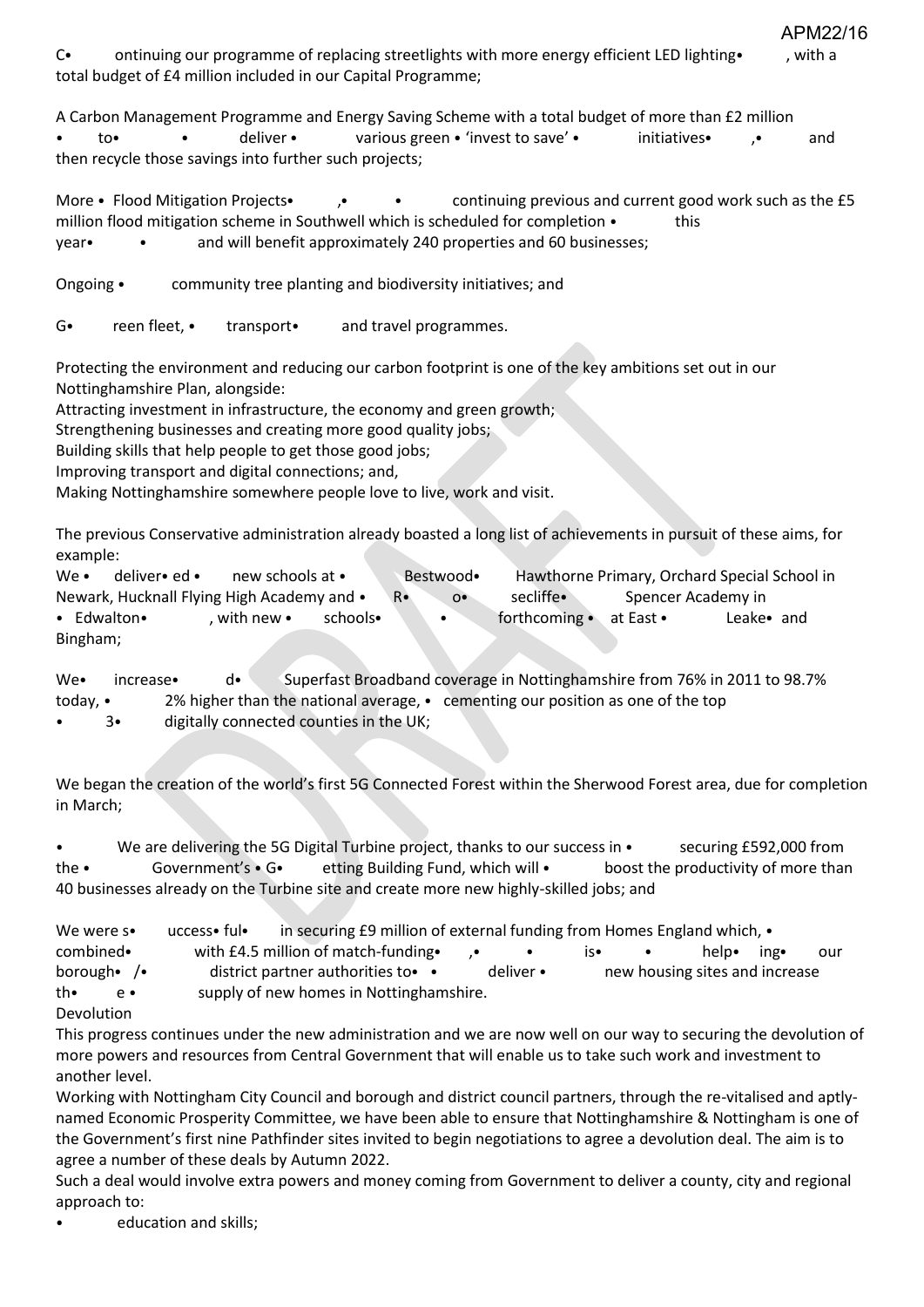- transport and the environment;
- ⦁ the economy and infrastructure;
- land and housing;
- health and social care;
- ⦁ youth services;
- community safety; and
- tourism and heritage.

. We have already received good news through the Integrated Rail Plan that Nottinghamshire will be on the route for HS2, with associated benefits including a new station at Toton, and improvements to the Maid Marian and Robin Hood Lines.

We have also had confirmation of the electrification of the Midland Main Line.

#### Adult Social Care Precept & Council Tax

, the benefits of Devolution are now within reach, but in order to secure them, Nottinghamshire County Council must continue to be in good, sustainable financial shape, especially when some of our partner authorities are in a more precarious financial position. Put it this way, if I was the Secretary of State looking to devolve significant resources and control to a certain area of the country – like Nottingham & Nottinghamshire - I would want to be confident it is going into safe hands!

The Government stated last year that it would ensure local authorities had access to sustainable funding for core budgets through the Spending review, but it also stipulated that councils would be expected to meet demographic and unit cost pressures, I quote, 'through Council tax, social care precept and long-term-efficiencies'.

In practice, this means that in 2022/23 the Government gave Nottinghamshire County Council permission to raise Council Tax by 1.99%, and to raise a total of 3% Adult Social Care Precept. This would mean a total increase of 4.99%. However, Chairman, as the Council Leader stated in this Chamber a month ago:

⦁ this administration notes and recognises that residents across Nottinghamshire are facing rising costs of living;

we believe we should do everything we can to mitigate the impact of the rising cost of living on those residents;

#### and therefore,

we have carefully considered the impact of the cost of living when determining our budget and tax recommendations for 2022/23.

we have had to remain realistic and responsible.

This Conservative administration cannot recommend to freeze council tax as we did for four years between 2010 and 2013. Back then, this Council was a bloated, antiquated, unwieldly organisation ripe for streamlining. There were many opportunities to make sustainable savings without increasing council tax, and of course we were not having to manage the local effects of an ongoing global pandemic.

Today, the picture is different.

There certainly are not another £300 million-worth of savings to be found over the next ten years, and as well as the service pressures I've already described, we face inflationary and pay pressures that are detailed in the budget book today.

Therefore, in light of the significant funds likely to be required, today's budget proposes to create a Pay Contingency of £10.2 million for 2022/23, separate from the general Contingency.

We are also maintaining a specific COVID reserve of £7.1 million in the coming year, which is prudent and sensible in order to manage the ongoing, unpredictable pandemic situation where we do not yet know what type and severity of COVID variants could emerge.

There was a time – for about 28 years to be precise – when this Council would simply have dumped its extra costs onto residents with council tax increases running into double digits. But as I've explained in previous budget presentations, this Conservative council now engages in a process of year-round budgeting where we never stop reviewing our services and looking for efficiencies.

Thanks to this work, which dates back to June last year, this administration has managed to identify £11 million of potential efficiency savings over three years, of which we are looking to achieve around £8 million in the coming